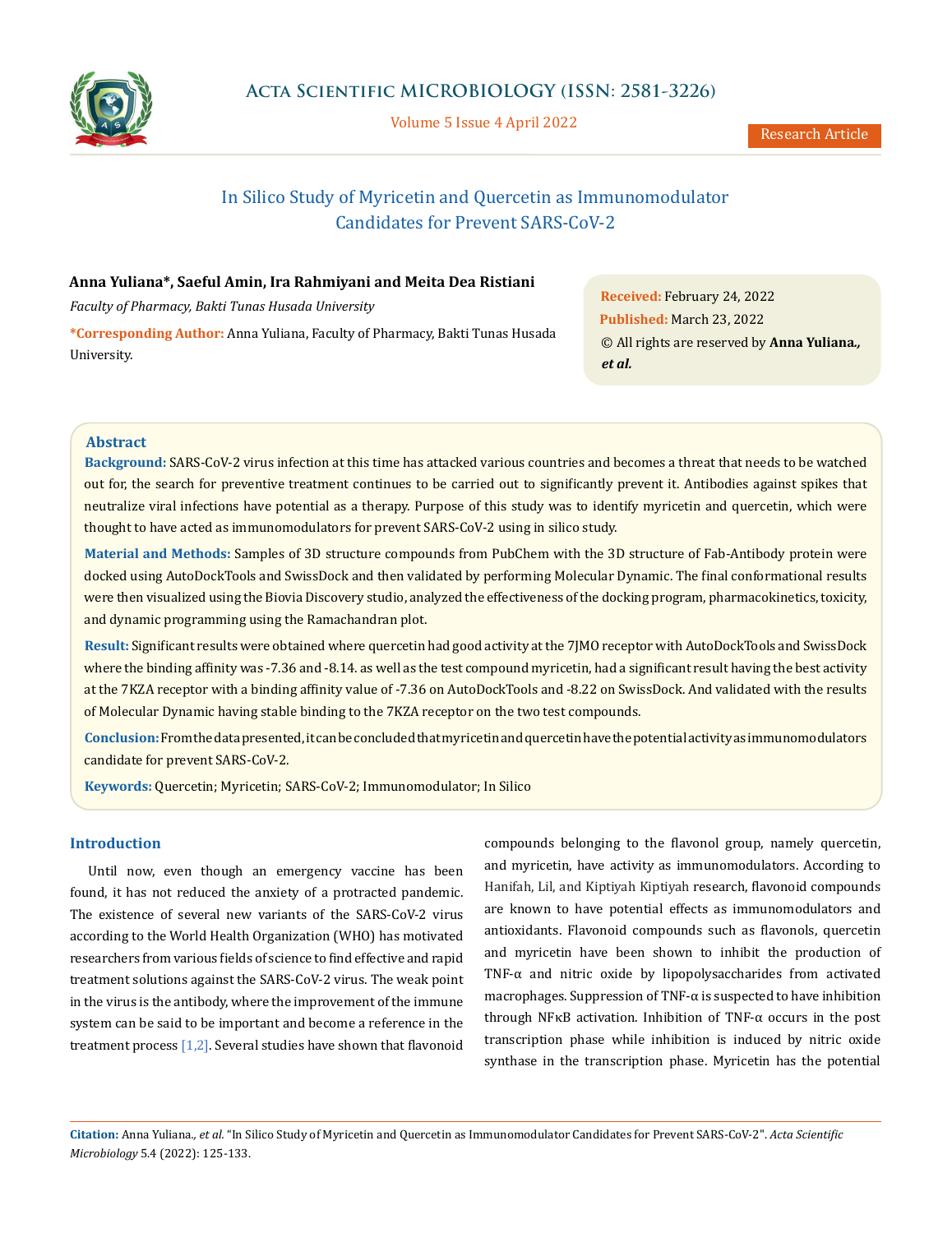to inhibit T-lymphocyte activation in mouse models through anti-CD3 and anti-CD28 bead-immobilized monoclonal antibodies. The study clarified the mechanism of action and reported the suppressive effects of myricetin on T lymphocytes mediated through extracellular. These phenolic compounds were found to inhibit the production of IL-12 induced by lipopolysaccharides in the regulation of nuclear factor Kappa -B (nf- $\kappa$ B) enhancement [3].

### **Materials and Methods**

### **Materials**

The 3-dimensional structural materials of quercetin and myricetin were downloaded from [https://pubchem.ncbi.nlm.nih.](https://pubchem.ncbi.nlm.nih.gov/) [gov/](https://pubchem.ncbi.nlm.nih.gov/). The structure of the target protein fragment Fab - Antibody (PDB ID: 6WAQ, 6XC4, 6XCA,7BZ5, 7CJF, 7JMO, 7JMP, 7JMX, 7K3Q, 7KMH, 7KN5 and 7KZA)were downloaded from the PDB website (protein data bank) <http://www.rcsb.org/pdb/home/home.do>.

### **Compound 3-dimensional structure optimization**

The test compounds were drawn by using Marvin sketch 5.2 software. It was conducted through protonation at pH 7.4 and saved as mrv format. Subsequently, a conformational search was conducted and saved to the file in the form of pdb and mol 2 why is ref 18 just after ref 2. The method used for referencing is incorrect [4].

### **FAB-antibody protein 3-dimentional structure preparation**

Protein preparation was carried out by using the Chimera 1.10.1 program, separated the 3-dimensional structure of the FAB-Antibody protein from its native ligand. Then, the preparation was carried out which separated it from its natural ligand, removed the solvent molecules and increased the hydrogen [4].

### **Molecular docking method validation**

The validation of the molecular docking method was carried out by using the AutoDockTools application (AutoDock 4.2 and Autogrid) by redocking native ligands on Fab-Antibody proteins that had removed their native ligands. The method validation parameter was Root Mean Square Deviation (RMSD). Acceptable RMSD was  $2 \lfloor 4 \rfloor$ .

### **Docking test compounds on FAB-antibody protein**

The optimized quercetin compound was docked to the Fab-Antibody protein that had removed its native ligand by using the AutoDockTools application with a similar docking procedure as the validation method. The results of the analysis showed the conformation of the compound bonds in proteins with the value of bond energy and hydrogen bonds [4]

#### **Molecular docking data analysis**

The analysis of the molecular docking data result was the bond energy and hydrogen bonds formed. The bond energy was used to indicate the bond's strength between compounds and proteins. The lower the bond energy value, the stronger and more stable the bonds were. The type of formed hydrogen bond was used to analyze the interaction mechanism that had formed  $[4]$ .

#### **Molecular dynamic file preparation**

The molecular dynamic simulation file preparation was conducted by optimizing the geometry and minimizing the energy in the complex by using MOE 2009.10 software. The geometry optimization was conducted in the complex by selecting the partial charge option with the use of current forcefield parameter method, MMFF94x. Solvation used were born solvation, RMS gradient 0.05 and other parameters that appropriate with the default and the output file was in MDB format [5].

#### **Molecular dynamic simulation**

The parameters used were appropriate with the default in MOE-dynamics, they were the NVT ensemble (N: number of atoms; V: volume; T: temperature) with the Nose-Poincare-Anderson (NPA) algorithm. Molecular dynamics simulation of the ligand complex was conducted at a temperature of 312K which was the human body temperature when infected by the SARS-CoV-2 virus, so, it affected the stability of the drug-receptor complex which was carried out during 2000 ps, with a cooling stage setting for 20 ps. Position, velocity and acceleration results were saved every 0.5 ps. The output of the simulation results was in the form of an mdb format database [6].

#### **Data analysis of molecular dynamic**

Analysis of Molecular Dynamic Results Data used a Ramachandran's Plot to see the stability of a protein and to analyze the comparison of active sites during molecular dynamics in order to determine the interaction of ligands with enzyme residues during the simulation period until the end. The observed ligand interactions were residual contact (direct interaction) between the docking residues and molecular dynamic results [7].

**Citation:** Anna Yuliana*., et al.* "In Silico Study of Myricetin and Quercetin as Immunomodulator Candidates for Prevent SARS-CoV-2". *Acta Scientific Microbiology* 5.4 (2022): 125-133.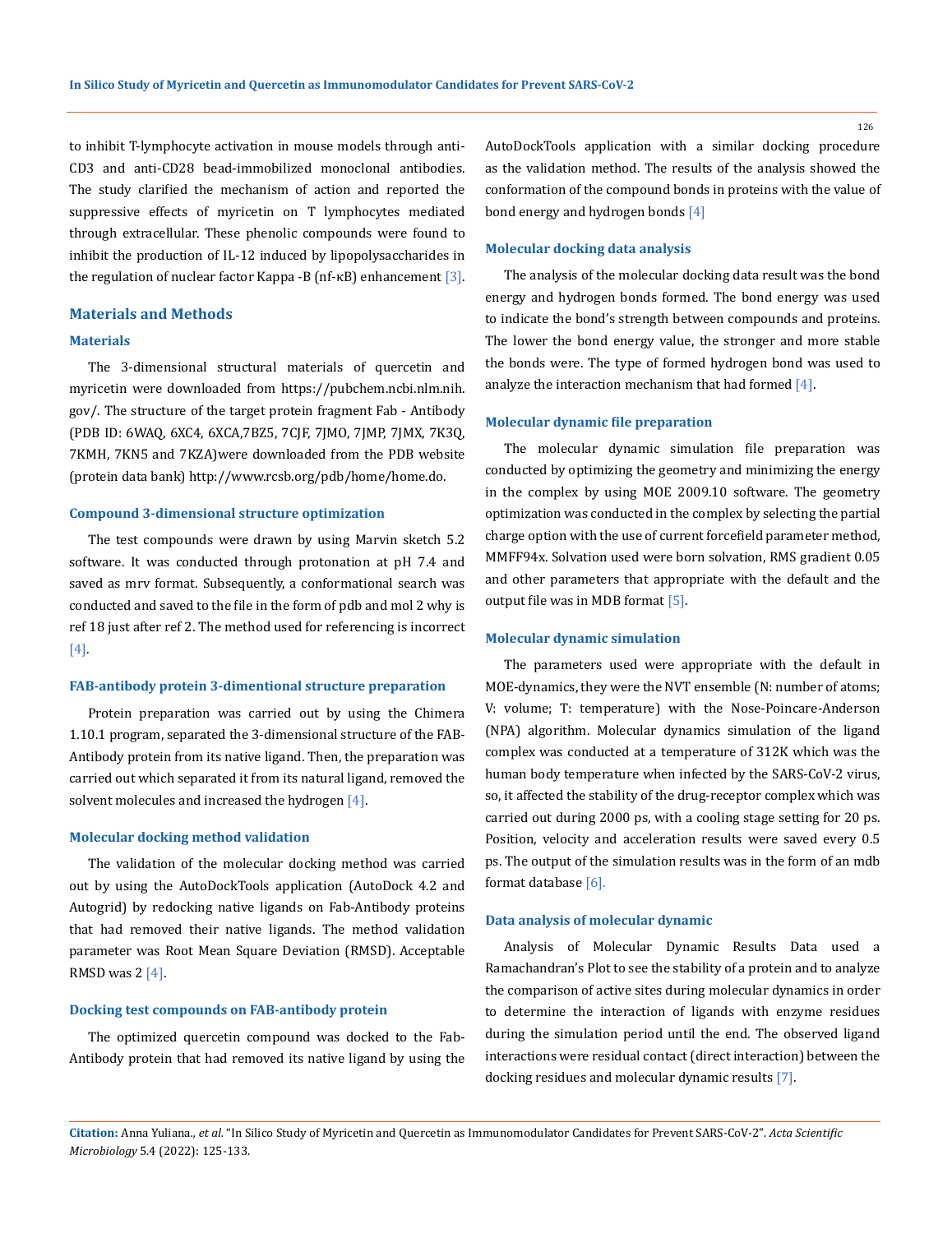### **Results and Discussion**

Results of the docking validation. The validation was conducted before performing the docking simulation by redocking the native ligand on the FAB-Antibody protein that has removed its native ligand. Docking validation was carried out to find out how big the change of the protein-ligand interaction in the crystal structure before and after docking, to determine the deviation value to indicate whether the receptor was valid or not  $[8]$ . Docking method validation was done on AutoDockTools software. The results of receptor validation are shown in table 1.

The method validation parameter was Root Mean Square Deviation (RMSD) with an acceptable value of ≤ 2 Å [16]. RMSD as a parameter used to evaluate the similarity of two structures measured based on differences in atomic distances. From 16 receptors that had an RMSD value of  $\leq 2$  Å, there were only 7 receptors that showed valid values, they were 6WAQ with a value of 1,545, 6XCA with a value of 0.955 Å, 7JMO with a value of 1.727, 7JMP with a value of 1.908, 7KN5 with a value of 1,085 and 7KZA with a value of 1,330. This indicated that the docking method used was valid and the parameter settings met the validation criteria, so that these parameters could be used subsequently for docking test compounds [9].

After that, molecular docking was carried out by using AutoDock Tools software and SwissDock Webservice. The first molecular docking test used AutoDockTools software, the docking

| <b>Docking Validation Results</b> |           |             |           |        |
|-----------------------------------|-----------|-------------|-----------|--------|
| Receptor                          |           | <b>RMSD</b> |           |        |
|                                   | X         | Y           | Z         | Å      |
| 6WAQ*                             | 28.732    | 31.728      | $-36.334$ | 1.545  |
| 6XC4                              | $-35.481$ | $-6.088$    | 29.941    | 3.670  |
| $6XCA*$                           | $-29.560$ | $-28.716$   | 42.226    | 0.955  |
| 7BZ5                              | -88.312   | $-20.943$   | 20.980    | 5.381  |
| 7CIF                              | 8.213     | $-69.897$   | 8.594     | 6.694  |
| $7IM0*$                           | $-73.881$ | 19.962      | 25.562    | 1.727  |
| 7JMP*                             | $-80.484$ | 19.315      | 3.008     | 1.908  |
| 7JMX                              | 6.976     | $-25.200$   | 5.286     | 10.422 |
| 7K3Q                              | -3.156    | $-57.375$   | $-6.235$  | 8.280  |
| 7KMH                              | 14.160    | 11.197      | 24.120    | 3.703  |
| 7KN5*                             | $-26.182$ | 6.788       | 16.604    | 1.085  |
| 7KZA*                             | $-1.303$  | 33.727      | 35.976    | 1.330  |

## **Table 1:** The results of receptor validation Docking. Information: \*: receptor with valid value.

of the test compound to the receptor that has been validated with the same grid box settings. The purpose of setting this grid box was to direct the ligands of the test compounds to interact within the receptor area [10]. This docking simulation was carried out with 100x running in a flexible ligand position, so it gave a chance to the ligand to make stable structural adjustments when binding to the receptor. The results of docking test compounds with receptors can be seen in table 2.

|                | <b>Compound</b> | <b>Receptor</b> | <b>Docked structure</b> | $\Delta G$ (Kcal/<br>mol) | KI<br>(uM) | <b>FullFitness</b><br>(Kcal/mol) |
|----------------|-----------------|-----------------|-------------------------|---------------------------|------------|----------------------------------|
| $\mathbf{1}$   | Myricetine      | 7JMO            |                         | $-7.36$                   | 5.18       |                                  |
| $\overline{2}$ |                 | 7KZA            |                         | $-8.14$                   |            | $-895.44$                        |

**Citation:** Anna Yuliana*., et al.* "In Silico Study of Myricetin and Quercetin as Immunomodulator Candidates for Prevent SARS-CoV-2". *Acta Scientific Microbiology* 5.4 (2022): 125-133.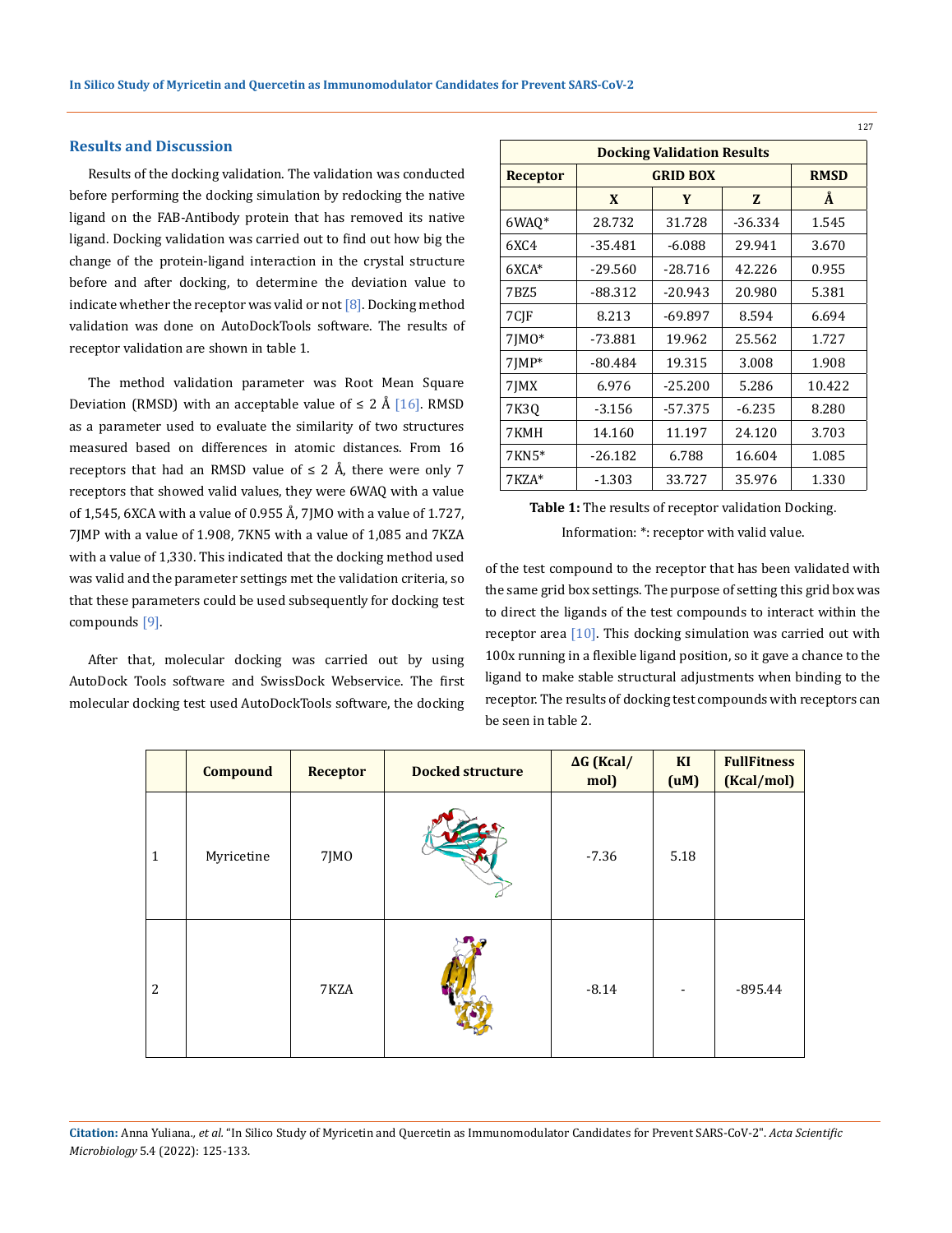| $\mathbf{3}$   | Quercetine | 7JMO |             | $-7.66$ | 2.46 |           |
|----------------|------------|------|-------------|---------|------|-----------|
| $\overline{4}$ |            | 7KZA | <b>ROMA</b> | $-8.22$ |      | $-894.63$ |

**Table 2:** The binding affinity and docked structures of the selected drugs with FAB – Antibody (7JMO & 7KZA) of COVID-19.

The best conformation can be seen through the binding energy (∆G), where it describes the strength of the bond that occurs between the ligand and the target protein. The bond energy has an inhibition constant relationship, therefore, it can be concluded that the smaller the bond energy, the more favorable the interaction between the ligand and the enzyme  $[11]$ .

Data show in table 2 show that selected test ligands had the ability to bind to the target protein, the energy values of the native and the tested compounds that have different binding values. From the analysis results, it is known that the compounds with the test ligands had smaller binding energy values than the comparison compound. This indicates test compound could inhibit the target protein well and stably.

In addition, the best compound from docking result were the myricetin test compound from the 7JMO receptor with a binding affinity (∆G) value of -7.36 and Ki with a value of 5,18 and on the quercetin test compound from the 7JMO receptor with a binding affinity (∆G) value of -7.66 and Ki with a value of 2.46, and the results of the comparison compound, thalidomide, had the greatest binding affinity value starting from the 6XCA receptor with a binding affinity (∆G) value of -4.30 and Ki with a value of 1.2. The results of 3D and 2D visualization can be seen in figure 1.

The more interactions between compounds and amino acid residues, it is predicted that the interaction will be better. There are several important amino acids in the receptor with the test





**Citation:** Anna Yuliana*., et al.* "In Silico Study of Myricetin and Quercetin as Immunomodulator Candidates for Prevent SARS-CoV-2". *Acta Scientific Microbiology* 5.4 (2022): 125-133.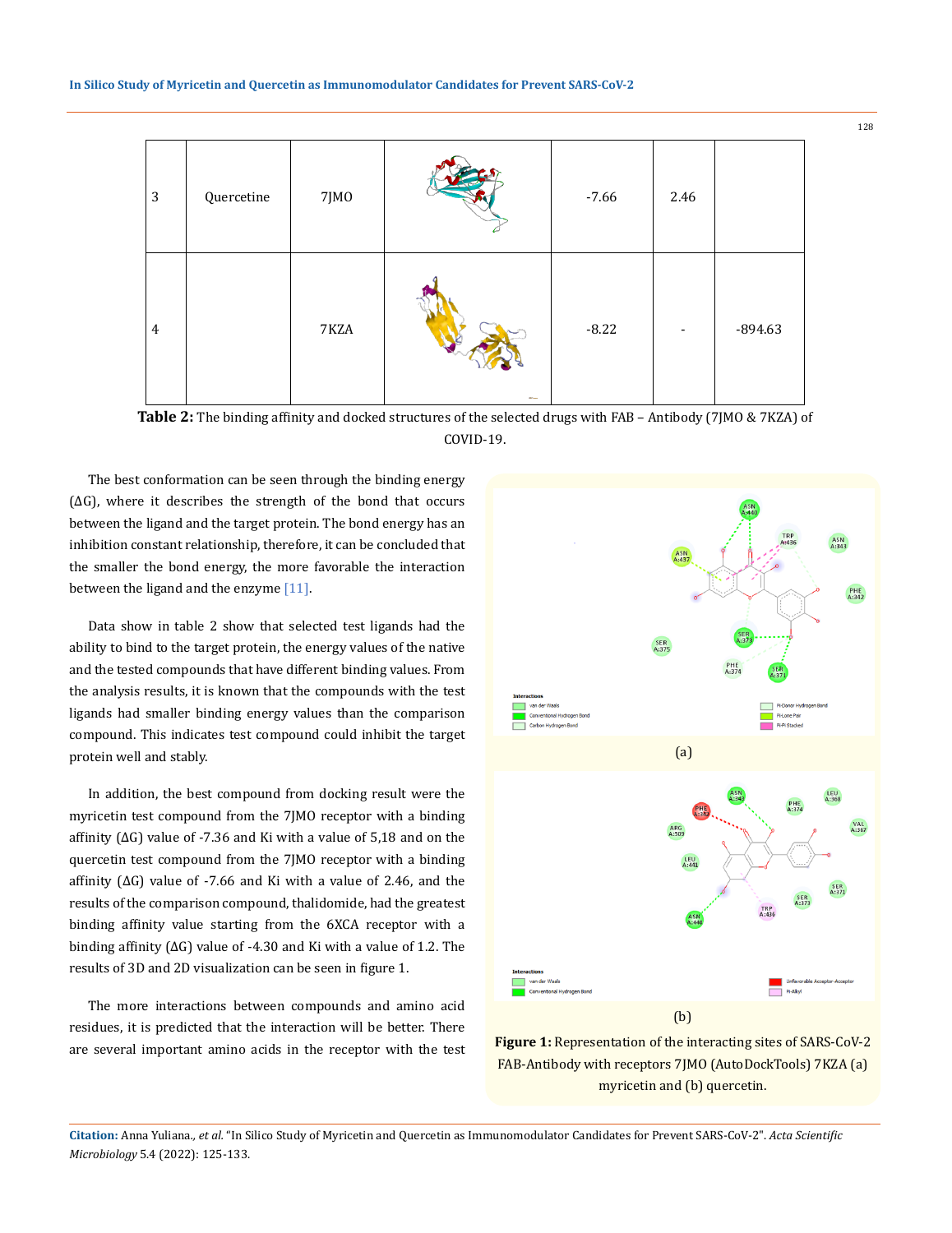compound as an immunomodulator including glutamine (GLN), and arginine (ARG). Two test compounds with 7 receptors as immunomodulators had these residues which could predict their good activity as immunomodulators in the treatment of SARS-CoV-2.

Next is molecular docking by using the SwissDock webservice. Before doing the docking on SwissDock, the downloaded receptor was prepared for adding hydrogen atoms, removing water molecules, and determining partial charge (using the CHARM22 force field) on the UCSF Chimera software. Docking calculations were performed by using SwissDock, an online server that connects ligands to proteins through the EADock DSS20 software. The docking run was conducted by using the ''Accurate'' parameter option, which was the most complete in terms of the number of binding modes sampled. The results of the docking simulation data are shown in table 2.

Table 2 shows the best results for each receptor with referring the result to cluster 0 and the best binding affinity value was provided. Each receptor has a run of 90 - 100 clusters with a different time for each receptor, which ranges from 30 - 60 minutes. The docking results with the lowest binding affinity and FullFitness values on the myricetin test compound were found at the 7JMO receptor, this is similar to the docking results on AutoDockTools although the values are slightly different due to the different systematic docking process. The binding affinity value for the myricetin test compound with the 7JMO receptor was -8.39 and the FullFitnes value was -2041.01. In the quercetin test compound, the best docking results were found at the 7KZA receptor with a binding affinity value of -8.14 and a Fullity value of -894.63. In figure 2, it can be seen the 3D and 2D visualization from the best docking results produced by the myricetin test compound with 7KZA and quercetin with the 7KZA receptor [12].





**Figure 2:** Representation of the interacting sites of SARS-CoV-2 FAB-Antibody with 7KZA (a) myricetin and (b) quercetin.

There was a significant difference between the results of docking from the AutoDockTools software and the SwissDock WebService, where AutoDockTools has the advantage to find out the grid box during the docking process while the SwissDock webservice cannot do that. However, the percentage of "human error" was being a concern in the AutoDockTools software compared to the SwissDock Webservice. SwissDock evaluated the proteinligand binding energy by using a grading function based on the CHARMM22 force field which required further molecular dynamic testing with Assisted Model Building with Energy Refinement (AMBER). Whereas, on the molecular docking, it was predicted the binding affinity with better correlation with the experimental binding affinity for several proteins by using Lamarckian algorithm force [13].

Next is the dynamic simulation by using MOE.2009.10 software. The purpose of conducting molecular dynamics simulations was to determine the stability of the proteins' interaction with ligands in conditions that are made as close as possible to the physiology of the human body within a certain period. Before doing the molecular dynamics, the molecular dynamic simulation file preparation was performed by optimizing the geometry and minimizing the energy in the complex by selecting the particular charge option with the current forcefield parameter method used. Furthermore, energy minimization was carried out by selecting the minimize energy option with the MMFF94x forcefield parameter. Solvation used in molecular dynamics was different from Molecular docking, where Molecular docking used gas-phase solvation, while in

**Citation:** Anna Yuliana*., et al.* "In Silico Study of Myricetin and Quercetin as Immunomodulator Candidates for Prevent SARS-CoV-2". *Acta Scientific Microbiology* 5.4 (2022): 125-133.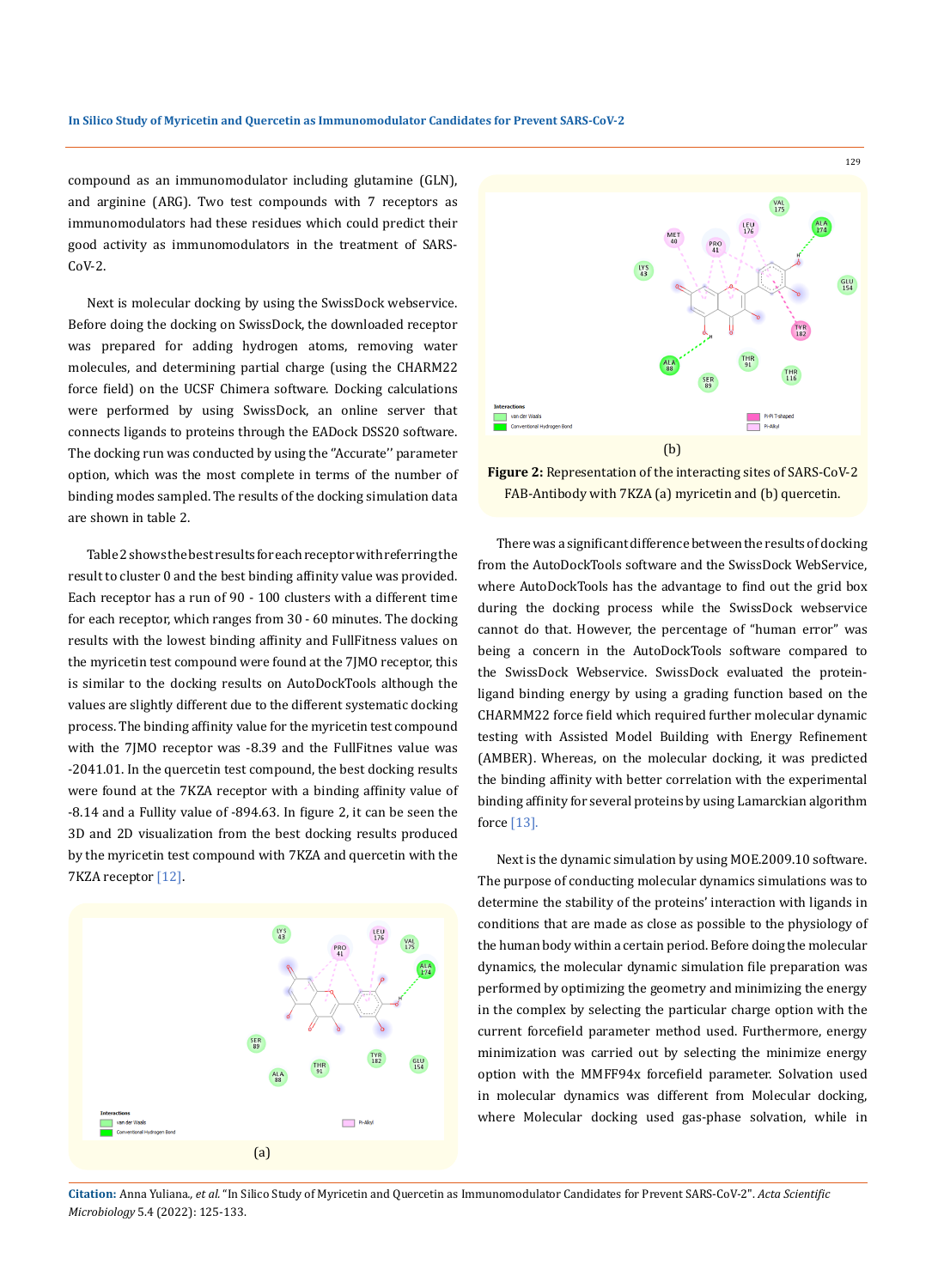molecular dynamics, it used born solvation. This kind of solvation is an implicit solvation, where the solvent molecule only acts as a medium and does not involve in the simulation process. It also used RMS gradient 0.05 and other parameters as per default and the output file was in MDB format  $[13]$ .

As for the parameters, it used MOE-dynamics in accordance with default, they were the NVT ensemble (N: number of atoms; V: volume; T: temperature) with the Nose-Poincare-Anderson (NPA) algorithm. Molecular dynamics simulation of the ligand complex was carried out at a temperature of 312K which was the temperature of the human body when it was infected by the SARS-CoV-2 virus, so, it affected the stability of the drug-receptor complex which was carried out for 2000 ps, with a cooling stage setting for 20 ps. The cooling stage aimed to find the lowest conformational energy of the molecule, this process is also called annealing. Position, velocity, and acceleration results were saved every 0.5 ps. The output of the simulation results was in the form of an MDB format [14].

To analyze and compare the active site during molecular dynamics, the interaction of the ligand with the enzyme residue was observed during the simulation period until the end. The observed ligand interactions included residual contact (direct interaction) between the docking residue and the molecular dynamic result. The results of the simulation analysis can be seen in table 3.

| <b>Test Compound</b> | <b>PDB</b><br>Code | <b>Docking</b><br>(AutoDock Tools)                                                                                                     | <b>Docking (SwissDock)</b>                                                                                                       | <b>Molecular Dy-</b><br>namic                                                                                                            | <b>Number of</b><br><b>Matched Amino</b><br><b>Acids</b> |
|----------------------|--------------------|----------------------------------------------------------------------------------------------------------------------------------------|----------------------------------------------------------------------------------------------------------------------------------|------------------------------------------------------------------------------------------------------------------------------------------|----------------------------------------------------------|
| Thalidomide          | 7JM0               | LYS65, MET111,<br>ILE64, LEU163,<br>ILE42, LEU114,<br>TYR113, GLU112,<br>ALA173, ASP174,<br>ALA63, VAL50,<br>LEU86,THR95,ILE109        | PR0229,SER232,<br>GLU233, THR250,<br>HSD231, PR0249,<br>LEU251, ILE222,<br>PR0230, GLU252,                                       | ILE64,ALA63,<br>GLY45, ASP174,<br>SER46,LYS158,<br>ALA159, HIS303,<br>GLY116, GLU112,<br>VAL16,LYS65,<br>GLY11, TYR113,<br><b>LEU114</b> | 7                                                        |
|                      | 7KZA               | VAL175, PRO173,<br>PHE172, ALA174,<br>SER185, LEU184,<br>SER183, LEU147                                                                | THR31, MET2,<br>GLY24,LEU4,<br>ILE34, CYS22,<br>ALA79, PR053,<br>THR78, ASN77,<br>TYR32,LYS74,<br>GLY54                          | PHE172, SER185<br>PR0173, VAL175<br>LEU184, SER183                                                                                       | 6                                                        |
| Myicetine            | 7JMO               | GLU82,LYS65,<br>VAL50, ILE42,<br>LEU114, TYR113,<br>GLU112, LEU163,<br>ALA63,THR95<br>MET111, ASP174,<br>ALA173, LEU86,<br>GLU82PHE175 | GLY117, ILE42,<br>GLY43,ALA63,<br>TYR113, LEU114<br>LEU163, MET111,<br>THR95, GLU112,<br>GLU82, ALA173,<br>ASP174, ILE109, LYS65 | GLY116,LEU114,<br>LYS106,LYS171,<br>LYS158, VAL170,<br>ASP104,THR105                                                                     | $\mathbf{1}$                                             |
| Quercetine           | 7KZA               | LEU147, LEU184,<br>SER183, SER185,<br>PHE172, PRO173,<br><b>VAL175</b>                                                                 | LYS43, MET40,<br>PR041,LEU176,<br>VAL175, ALA174,<br>GLU154, THR91,<br>THR116, TYR182,<br>SER89, ALA88                           | LEU147, LEU184,<br>SER183, SER185,<br>PHE172, PRO173,<br><b>VAL175</b>                                                                   | 7                                                        |

**Table 3:** Differences in Amino Acid Residues from Docking and Molecular Dynamic Simulations.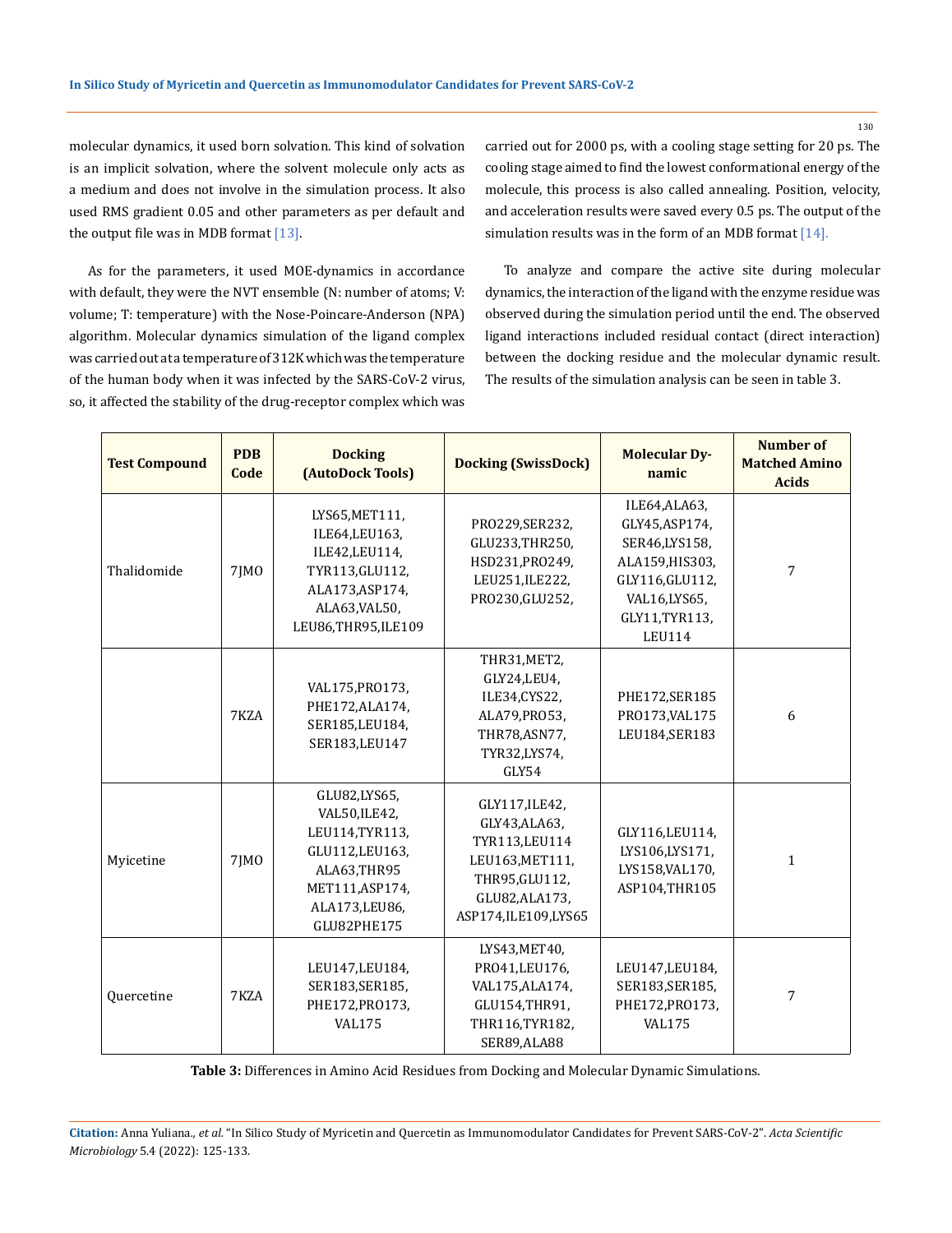Based on the analysis and visualization of the data from the in silico study by using molecular dynamics, it is known that the myricetin test compound with the 7JMO receptor had a match on several amino acids from molecular dynamics and molecular docking results, although there was only 1 similarity as can be seen in table 3. When viewed from the docking result from AutoDockTools software and the SwissDock webservice, the myricetin test ligand compound had the best bond with 7JMP protein. When the dynamic simulation was conducted, 7JMP protein only had one amino acid residue in common. Quercetin test compound had also the best dynamics simulation results, it was the 7KZA receptor that had 7 amino acids in common, which means that it can be claimed to be able to bind with the binding site of the enzyme and interact with the catalytic site of the enzyme well until the end of the simulation. It also had some similarities in the number of amino acid residues with the comparison compound which can be predicted that the test compound had acted as an immunomodulatory candidate [15]. In figure 3 below, it can be seen the visualization of molecular dynamic compounds before and after they were conducted.



**Figure 3:** Representation of SARS-CoV-2 interaction site after molecular dynamics validation (a) myricetin and 7JMO (b) Quercetin and 7KZA.

From the results of the dynamics simulation of myricetin and quercetin test compounds with some receptors, there was a change in the type of contact residue at the anchorage area, but, there were some stable residues that still bind well. It indicated the ligand and the receptor had been formed in a complex way at 312°K and run for 2000ps with a cooling stage of 20. Hence, myricetin and quercetin compounds can be predicted to have activity as candidate immunomodulators [17].

There was a change in the type and number of amino acid residues in the anchoring area due to changes in temperature and the presence of solvents in the simulation system, which caused the distance change of atoms that previously interacted being very close to other amino acid residues. However, the test compound still formed complexes with proteins between drug-receptors. In addition, the conformational stability of the protein can be seen based on the number of amino acid residues that can be analyzed by using the Ramachandran plot [18].

Based on the dynamics simulation results of several proteins with myricetin and quercetin test ligands, it can be stated that they still have good stability because they have a disallowed r religion value or unwanted region 15% and have a most favored region value 50% [19], which can be seen in figure 4 and 5.



|         | No. Of residue | %tage |
|---------|----------------|-------|
| [A.B,L] | 185            | 87.26 |
| a,b,l,p | 25             | 11.79 |
| [XX]    |                | 0.94  |
|         |                |       |

**Figure 4:** Results of Ramachandran Plot Quercetin - 7KZA.

**Citation:** Anna Yuliana*., et al.* "In Silico Study of Myricetin and Quercetin as Immunomodulator Candidates for Prevent SARS-CoV-2". *Acta Scientific Microbiology* 5.4 (2022): 125-133.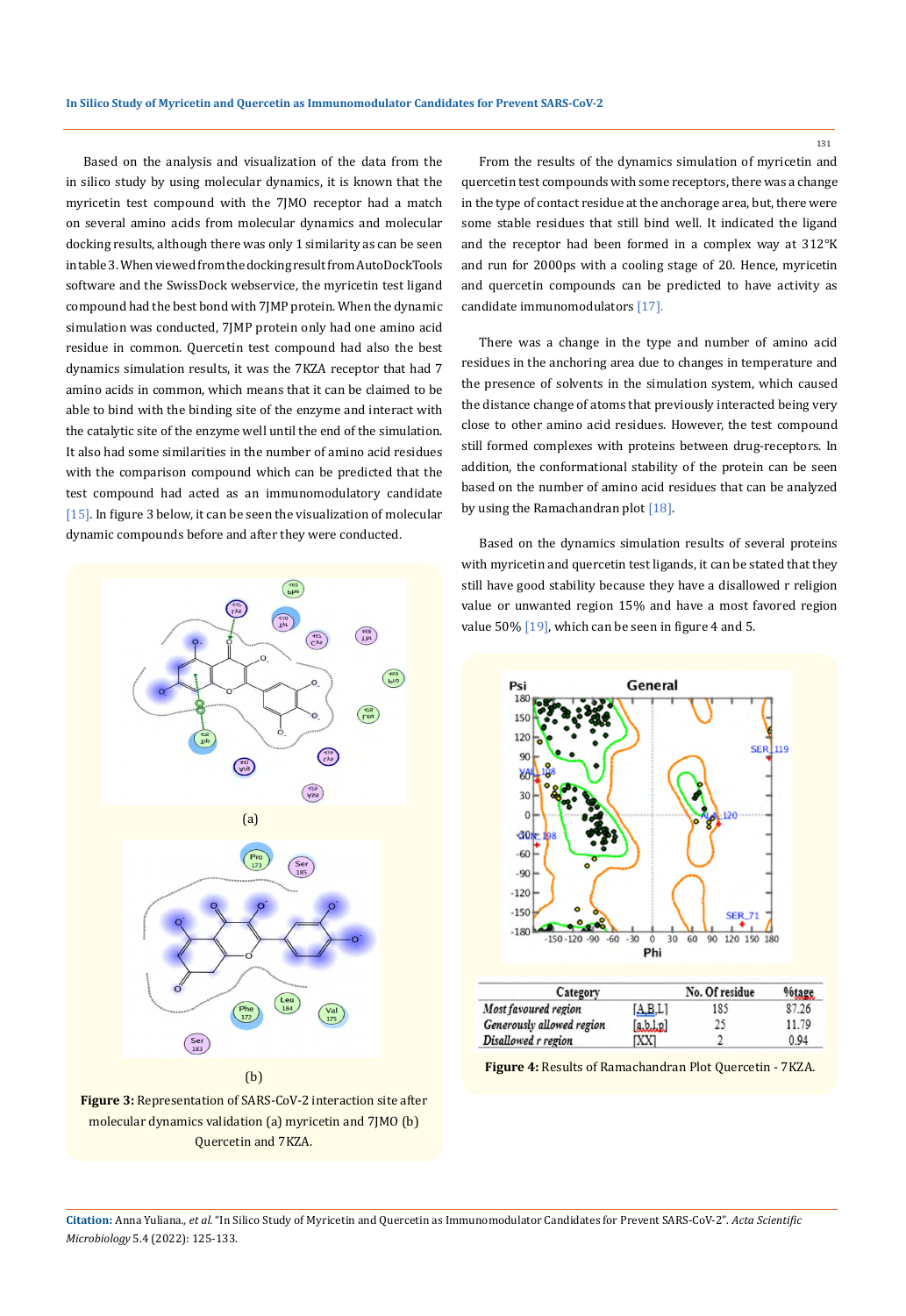

| Calcgory                  |         | <b>NO. OFFESIGNS</b> | <b>TUBELL</b> |  |
|---------------------------|---------|----------------------|---------------|--|
| Most favoured region      | [A,B,L] | 163                  | 84.45         |  |
| Generously allowed region | arche   |                      | 10.88         |  |
| Disallowed r region       | [XX]    |                      | 4.66          |  |

**Figure 5:** Results of Ramachandran Plot Myrisetin - 7JMO.

The number of non-glycine residues in the disallowed region or unwanted region is 0.94%, it can be said that the results of the molecular dynamic protein 7KZA with the quercetin test compound have good quality and the interaction of amino acid residues in the most favored region has a value that more than 50%, which is 87.264%, it can be concluded that the protein structure and the test compound have good stability [20].

It can be seen that the number of non-glycine residues in the region of disallowed religion or unwanted areas is 4.5%, it indicates that the results of molecular dynamic protein 7JMO with the myricetin test compound have good quality and the interaction of amino acid residues in the most favored region has a high value that more than 50%, which is 84.456%. Hence, it can be said that the structure of the protein and the test compound is stable.

### **Conclusion**

The results of the docking simulation showed that myricetin with 7B30 receptor had ∆G -8.39; FF -2041.01 values with SwissDock and ∆G -7.55; Ki 3.01 with AutodockTools. Quercetin with 7KZA receptors obtained ∆G -8.22; FF -894.63 values with SwissDock and ∆G -6.73; Ki 11.58 using AutodockTools, where these results showed the most stable conformational bonds. The results of the molecular dynamics simulation test show that both are able to bind to the binding site of the enzyme and interact with the catalytic site of the enzyme until the end of the simulation.

The suitability of the ligand to the conformation of the catalytic site of the enzyme during the simulation showed that the myricetin ligand had a better suitability and stability in interacting with the catalytic site of the enzyme when compared to quercetin, but from the overall results obtained both mircetin and quercetin had the same potential as immunomodulators in inhibiting SARS. -CoV-2.

### **Competing Interest**

The authors declares that they have no competing interest.

### **Funding**

The authors conducted the study without external funding.

#### **Data Avaibility**

Data for this study will made available upon request

### **Consent for Publication**

All authors have read and approved submission of this research article.

### **Bibliography**

- 1. Susilo Adityo., *et al*[. "Coronavirus disease 2019: Tinjauan](http://jurnalpenyakitdalam.ui.ac.id/index.php/jpdi/article/view/415)  literatur terkini". *[Jurnal Penyakit Dalam Indonesia](http://jurnalpenyakitdalam.ui.ac.id/index.php/jpdi/article/view/415)* 7.1 (2020): [45-67.](http://jurnalpenyakitdalam.ui.ac.id/index.php/jpdi/article/view/415)
- 2. Sanders James M., *et al*[. "Pharmacologic treatments for](https://jamanetwork.com/journals/jama/fullarticle/2764727/)  [coronavirus disease 2019 \(COVID-19\): a review".](https://jamanetwork.com/journals/jama/fullarticle/2764727/) *JAMA* 323.18 [\(2020\): 1824-1836.](https://jamanetwork.com/journals/jama/fullarticle/2764727/)
- 3. [Hanifah Lil and Kiptiyah Kiptiyah. "Potensi kesambi](http://repository.uin-malang.ac.id/7964/)  [\(Scheichera oleosa\) sebagai kandidat imunomodulator".](http://repository.uin-malang.ac.id/7964/)  *[Prosiding Seminar Nasional Biologi](http://repository.uin-malang.ac.id/7964/)* 6.1 (2020).
- 4. [Muttaqin Fauzan Zein. "Molecular Docking and Molecular](https://www.semanticscholar.org/paper/MOLECULAR-DOCKING-AND-MOLECULAR-DYNAMIC-STUDIES-OF-Muttaqin/823fa40e85cc93ed1dc9a8b89ac87a6fcae99ed1)  [Dynamic Studies of Stilbene Derivative Compounds As](https://www.semanticscholar.org/paper/MOLECULAR-DOCKING-AND-MOLECULAR-DYNAMIC-STUDIES-OF-Muttaqin/823fa40e85cc93ed1dc9a8b89ac87a6fcae99ed1)  [Sirtuin-3 \(Sirt3\) Histone Deacetylase Inhibitor on Melanoma](https://www.semanticscholar.org/paper/MOLECULAR-DOCKING-AND-MOLECULAR-DYNAMIC-STUDIES-OF-Muttaqin/823fa40e85cc93ed1dc9a8b89ac87a6fcae99ed1)  [Skin Cancer and Their Toxicities Prediction".](https://www.semanticscholar.org/paper/MOLECULAR-DOCKING-AND-MOLECULAR-DYNAMIC-STUDIES-OF-Muttaqin/823fa40e85cc93ed1dc9a8b89ac87a6fcae99ed1) *Journal of [Pharmacopolium](https://www.semanticscholar.org/paper/MOLECULAR-DOCKING-AND-MOLECULAR-DYNAMIC-STUDIES-OF-Muttaqin/823fa40e85cc93ed1dc9a8b89ac87a6fcae99ed1)* 2.2 (2019).

**Citation:** Anna Yuliana*., et al.* "In Silico Study of Myricetin and Quercetin as Immunomodulator Candidates for Prevent SARS-CoV-2". *Acta Scientific Microbiology* 5.4 (2022): 125-133.